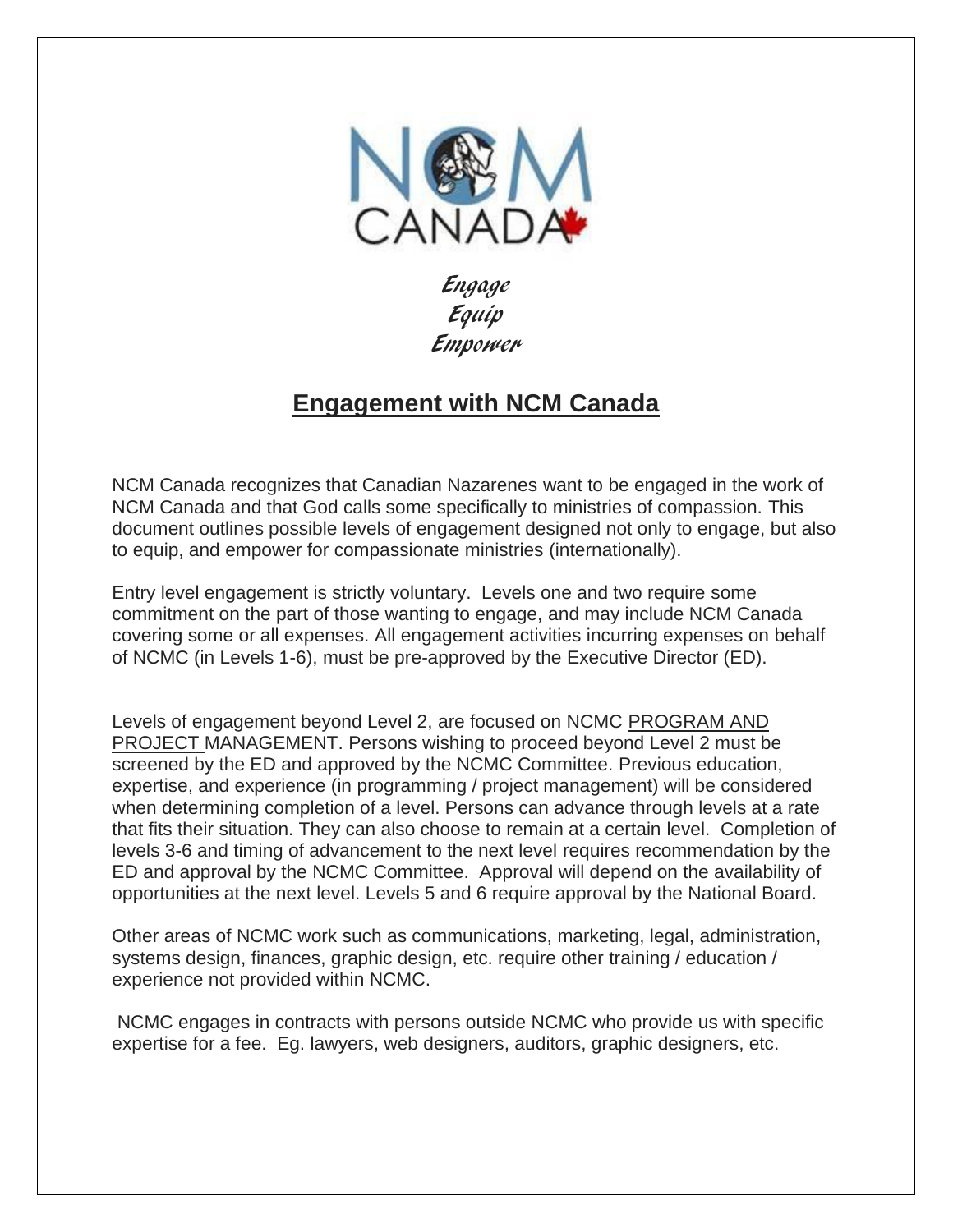## **Entry Level Engagement:**

- A. Begin to learn about our work: On social media….
	- Follow us on Facebook [www.facebook,com/groups/NCMCanada](http://www.facebook,com/groups/NCMCanada) <https://www.facebook.com/NCM-Canada-215582899199245> (Facebook page)
	- Follow us on Twitter @ NCMCanada
	- Follow us on Instagram \_ncmcanada

Through our promotion

- Check out our website [www.ncmcanada.ca](http://www.ncmcanada.ca/)
- Subscribe to our newsletters subscribe on our website or by calling 1-800-808-7490 and ask for Yara.
- Check out NCM Canada news on Nazarene News (national Nazarene news) or NCM news on district news.
- Learn more about the broader program of NCM internationally on [www.ncm.org](http://www.ncm.org/)
- Learn more about our partnerships
	- o membership in Canadian Foodgrains Bank [www.foodgrainsbank.ca](http://www.foodgrainsbank.ca/)
	- o partnership with other Canadian churches [www.churchesinaction.ca](http://www.churchesinaction.ca/)
	- o partnership with Compassionate Resource Warehouse [www.crwarehouse.ca](http://www.crwarehouse.ca/)
- B. Begin to engage in any of the following activities:
- Sponsor a child. <https://www.ncmcanada.ca/sponsorship>or [www.ncm.org](http://www.ncm.org/) (under child sponsorship)
- Support a child development centre <https://www.ncmcanada.ca/child-development-centres> and<https://www.ncmcanada.ca/2017-18-gift-catalogue>
- Fund gifts through the NCMC gift catalogue [https://www.ncmcanada.ca/2017-18-gift](https://www.ncmcanada.ca/2017-18-gift-catalogue)[catalogue](https://www.ncmcanada.ca/2017-18-gift-catalogue)
- Donate to a disaster response [www.ncmcanada.ca](http://www.ncmcanada.ca/) and<https://www.ncmcanada.ca/donate>
- Volunteer at Compassionate Resource Warehouse<https://www.crwarehouse.ca/>
- Donate to CFGB project <https://www.ncmcanada.ca/canadian-foodgrains-bank> and<https://www.ncmcanada.ca/2017-18-gift-catalogue>
- Join the justice movement [www.justicemovement.com](http://www.justicemovement.com/)
- Participate in a "Forced to Flee" simulated refugee experience. [https://foodgrainsbank.ca/product/forced-to-flee-a-simulation-on-decision-making-during](https://foodgrainsbank.ca/product/forced-to-flee-a-simulation-on-decision-making-during-conflict-and-migration/)[conflict-and-migration/](https://foodgrainsbank.ca/product/forced-to-flee-a-simulation-on-decision-making-during-conflict-and-migration/)
- Learn about global hunger. Familiarize yourself with the Canadian Foodgrains Bank website [www.foodgrainsbank.ca](http://www.foodgrainsbank.ca/) and learn about opportunities for engagement. Choose one or more points of engagement. For example, join the Hunger network <https://foodgrainsbank.ca/get-involved/hunger-action-network/>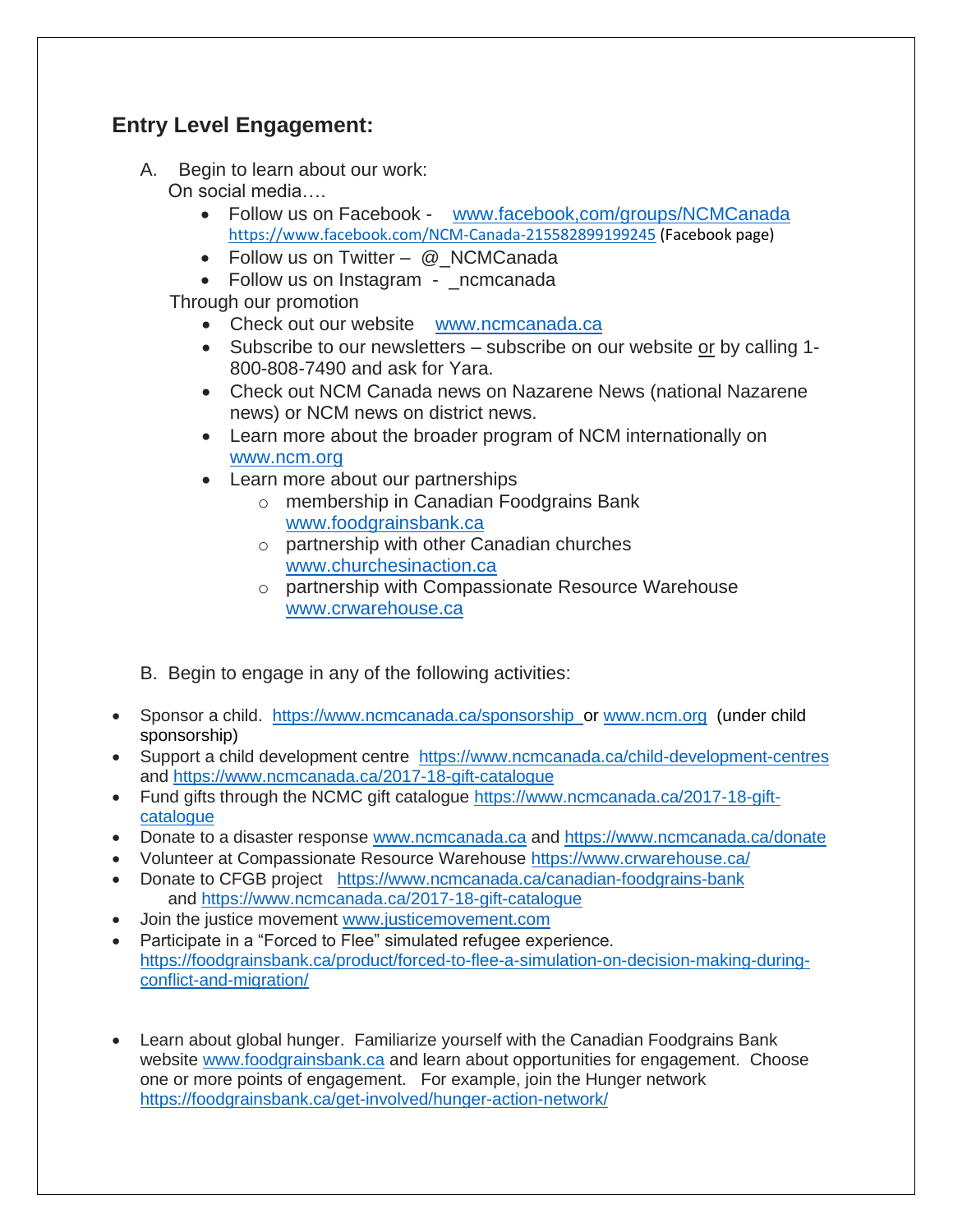- Learn about climate change policy and how it impacts small farmers in developing countries / how it impacts hunger. <https://foodgrainsbank.ca/climate-change-smallholder-farmers/>
- Become involved in the "Just Water" project [http://ps.ncm.org/project](http://ps.ncm.org/project-page.php?project=acm1026)[page.php?project=acm1026](http://ps.ncm.org/project-page.php?project=acm1026) or contact Elaine at [elaine.ncmc@gmail.com](mailto:elaine.ncmc@gmail.com) for more info about wells and water
- Become an advocate for children <http://www.ncm.org/become-an-advocate.html>
- Support Anti-Trafficking / join the NCM anti-trafficking network [http://www.ncm.org/anti](http://www.ncm.org/anti-trafficking.html)[trafficking.html](http://www.ncm.org/anti-trafficking.html)
- Support the NCM Canada funded anti-human trafficking project in the Philippines. See [www.ncmcanada.ca](http://www.ncmcanada.ca/) to donate or call 1-888-808-7490
- Learn more about Human Trafficking and educate young girls and other vulnerable persons about the dangers, the incidence of HT in your area, how to identify a victim etc. See [www.fcjrefugeecentre.org](http://www.fcjrefugeecentre.org/) for speakers and more information including help line.
- Participate in a W & W trip with emphasis on compassionate ministries <http://workandwitness.nazarene.org/>
- Support / volunteer occasionally at a local Nazarene compassionate ministry centre (the Sharing Place, Siloam Mission, Building Hope, Open Doors, Fresh Start, Rising Above, Den 205, Hope Street CMC, etc. (each have websites)
- Volunteer at a local food bank
- Initiate a Compassionate Ministry outreach (through your local church).
- Support a local CFGB growing project / Grow Hope project <https://www.growhopemarkdale.org/> or<https://www.seeds-of-life.ca/>
- Participate in disaster clean-up / disaster response in your area..
- Join community efforts to support refugees in Canada (ESL training, housing, services etc)
- Donate to refugee ministries (overseas) <https://www.ncmcanada.ca/donate>
- Support conservation agriculture in Africa. Donate online through the NCM Canada gift catalogue <https://www.ncmcanada.ca/copy-of-2017-18-gift-catalogue>
- Raise funds for a Canadian compassionate ministry project / disaster response... through NCM Canada. (project to be determined). Watch our website and newsletters for details .

# **Become a District NCM Champion!** Contact [elaine.ncmc@gmail.com](mailto:elaine.ncmc@gmail.com)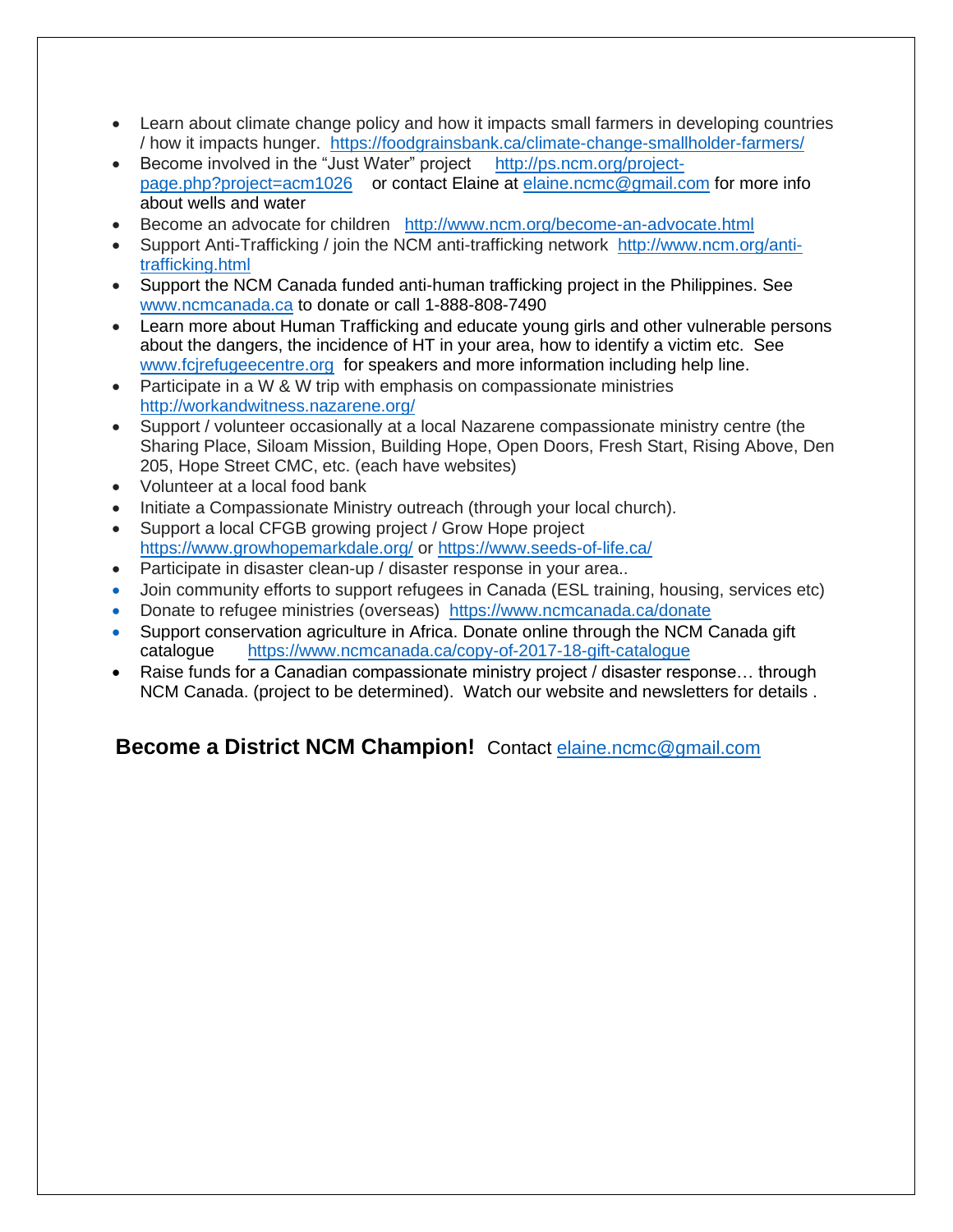### **Levels 1 and 2 involve some direct learning and involvement with the NCM Canada Team and / or in our work**

**Level 1** (strictly a volunteer with some expenses paid) – requires some financial commitment by NCMC and requires some commitment by the volunteer

#### **Required:**

- Engagement with us on social media, sharing, following, retweeting, etc.
- Receiving our newsletter either by email or direct mail.
- Fulfillment of a minimum of three entry level activities within the last year
- Reading (as assigned by the ED.)
- volunteering for a small piece of our work such as helping with our social media, helping with filing /letter writing/admin tasks, helping fundraise for a particular project, helping with a growing project / Grow Hope project or other fundraising for CFGB initiative, helping with production of promotional materials / promotion, engagement with youth, or other (depending on what skills / expertise/ passion the volunteer brings)

. Level 1 engagement activities may include…

- join our NCM Canada team meetings
- participate in a CFGB orientation day
- participate in W & W or other team trips overseas (raise own funds)
- visit growing projects / Grow Hope projects / harvest celebrations / CFGB fall information meetings
- participate in CFGB Resource/ Communications meeting or CFGB Public Engagement meeting / advocacy tour.
- promote NCM Canada program in your local church and raise funds
- initiate a compassionate ministry project or program in your community
- fulfil at least 3 more activities at entry level of engagement

**Level 2** (still a volunteer position with expenses paid, but with increasing commitment and engagement and increased cost to NCMC.)

#### **Required**:

- Training "Who is NCM and How does NCMC work?"
- Read and be familiar with NCM Handbook.
- Be familiar with CFGB, NCM Canada, and NCM International websites and promotional materials.
- Further reading (assigned by ED)

In addition to Level 1 activities, the level 2 engagement activities might include….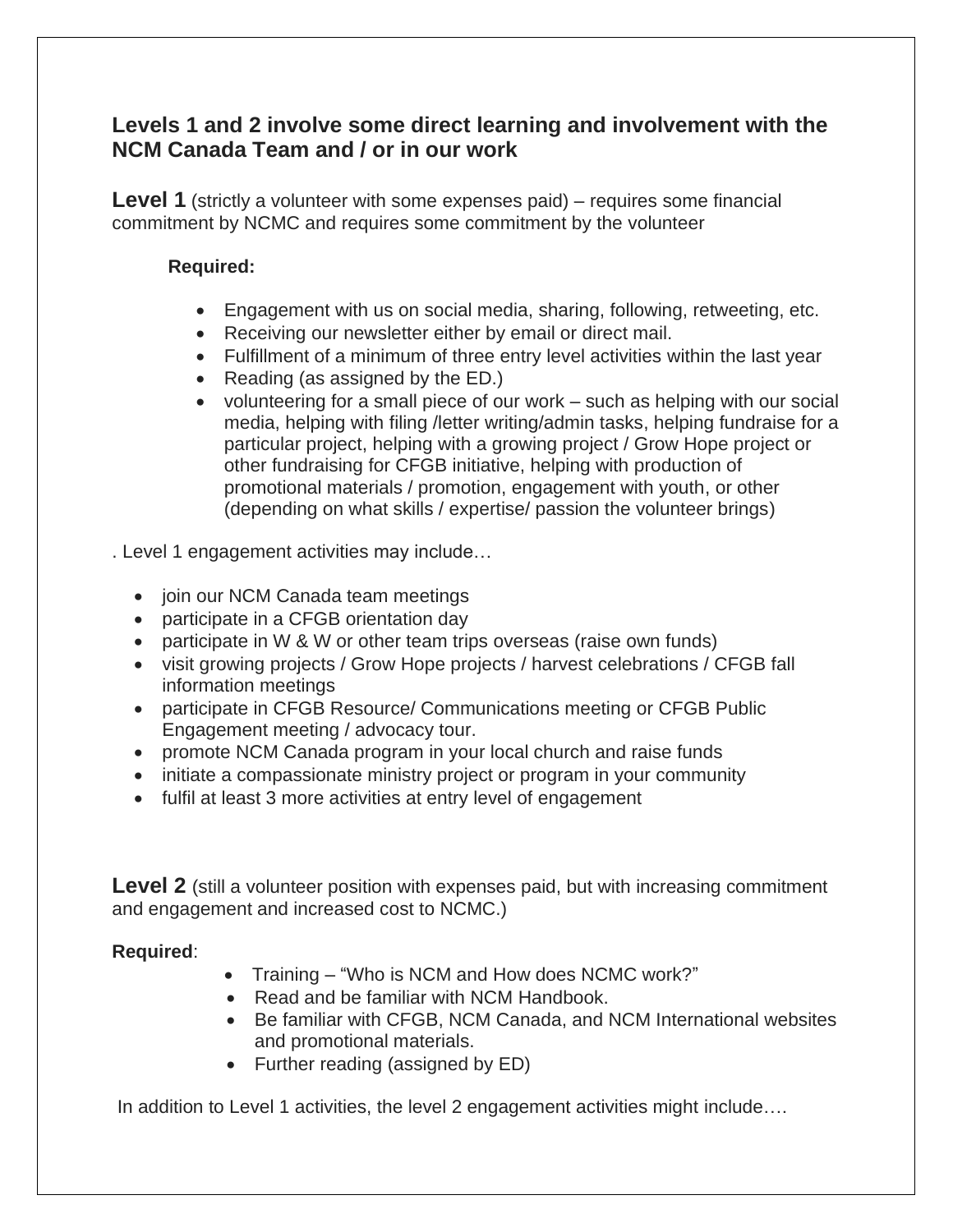- Participate in a CFGB food study tour (generally NCMC pays half the cost) and subsequent promotion of CFGB in local churches / CFGB growing project meetings.
- Participate in an overseas trip with NCMC personnel and having some minor tasks / responsibilities assigned
- Plan and oversee a fundraiser for a project
- Help promote NCMC beyond your local church manage display table at NMI convention, help with social media promotion, promote NCMC at district / national youth conferences / meetings etc.
- Participate in NCM Conference / other conferences to learn about NCM International network
- Visit Compassionate Resource Warehouse.

 $\frac{1}{\sqrt{2\pi}}$  ,  $\frac{1}{\sqrt{2\pi}}$  ,  $\frac{1}{\sqrt{2\pi}}$  ,  $\frac{1}{\sqrt{2\pi}}$  ,  $\frac{1}{\sqrt{2\pi}}$  ,  $\frac{1}{\sqrt{2\pi}}$  ,  $\frac{1}{\sqrt{2\pi}}$  ,  $\frac{1}{\sqrt{2\pi}}$  ,  $\frac{1}{\sqrt{2\pi}}$  ,  $\frac{1}{\sqrt{2\pi}}$  ,  $\frac{1}{\sqrt{2\pi}}$  ,  $\frac{1}{\sqrt{2\pi}}$  ,  $\frac{1}{\sqrt{2\pi}}$  ,

**Level 3** (requires more commitment and assuming of responsibility by participant and more cost to NCMC. Expenses paid for activities pre-approved by E.D.)

#### **Required**:

• Training in Sphere, Project Management, Proposal writing, reporting, child protect, minimum standards in humanitarian response, other basic trainings assigned by the ED.

In addition, Levels 3-5 require engagement with a mentor – arranged in coordination with E.D.

In addition to Level 1 and 2 activities, level 3 activities may include....

- Travel overseas as requested, with other NCMC person to visit / assess projects
- Observe and learn how to work with overseas partners including how to assess capacity, write a capacity development plan, write simple proposals/reports and how to assist in basic management of simple projects
- Learn about agent agreements and CRA compliance for charities with activities outside Canada.
- Attend NCM meetings / conferences / other NGO network gatherings which may include CFGB Program Working Group Meetings
- Help with disaster response within Canada / US
- Help with a growing project / Grow Hope project / Seeds of Life promotion
- Assume a role in a Compassionate Ministry Centre within Canada (Higher levels within a CMC to be determined by CMC Director)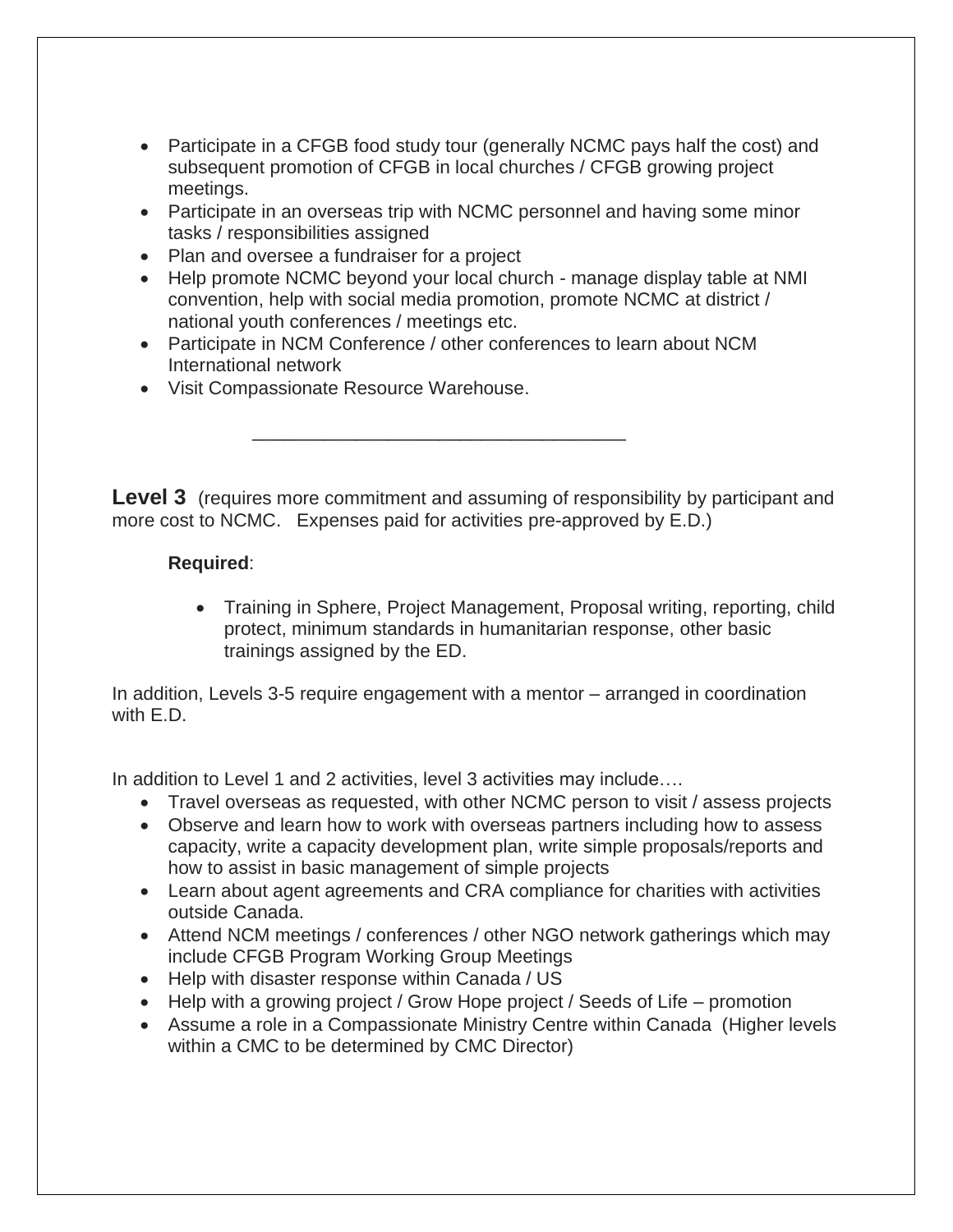**Level 4** (requires more commitment and assuming of responsibility on the part of the participant. Expenses paid for activities pre-approved by ED. Compensation for time / tasks completed – as recommended by the ED and approved by the National Director.

**Required**: Further training in project management and proposal writing, in situation assessment, monitoring and evaluation, reporting, (as assigned by ED) as well as basic training in disaster response

In addition to Levels 1 – 3 activities, level 4 activities may include….

- Assume responsibility for simple project(s) as assigned by the ED.
- Learn what documentation is required for NCMC files and manage files for simple project(s)
- Visit project(s) overseas. Collect stories and pictures. Write a project visit report..
- Work under and with another NCM leader (as part of a team) to conduct a capacity assessment of overseas partner / agent, and develop a capacity development plan.
- Assist overseas partners in planning, assessing situations, writing proposals, , report writing, as needed.
- Participate in some CFGB workshops / trainings / meetings (some may be overseas)
- Help with / cofacilitate trainings at basic level
- Engage in disaster response in overseas context
- Attend all CFGB Program Working Group meetings

**Level 5** (requires a significant commitment and assumption of major responsibility which will include appropriate\* compensation by NCMC in addition to expenses paid.) \**based on level and degree of responsibility and time commitment*.

Compensation must be recommended by the ED and approved by the National Director/ National Board.

**Required:** Advanced level training in proposal development, monitoring and evaluation systems, reporting. Training in other tools used in complex projects including capacity assessment tool. Other trainings as assigned by the ED. Proven capability demonstrated in Levels 1-4.

As well as Level 1 through 4 activities, Level 5 activities may include…

- Assume oversight of increasingly complex / CFGB funded project(s)
- Assess capacity of overseas partner and develop capacity building plan.
- Provide basic level trainings for partner(s)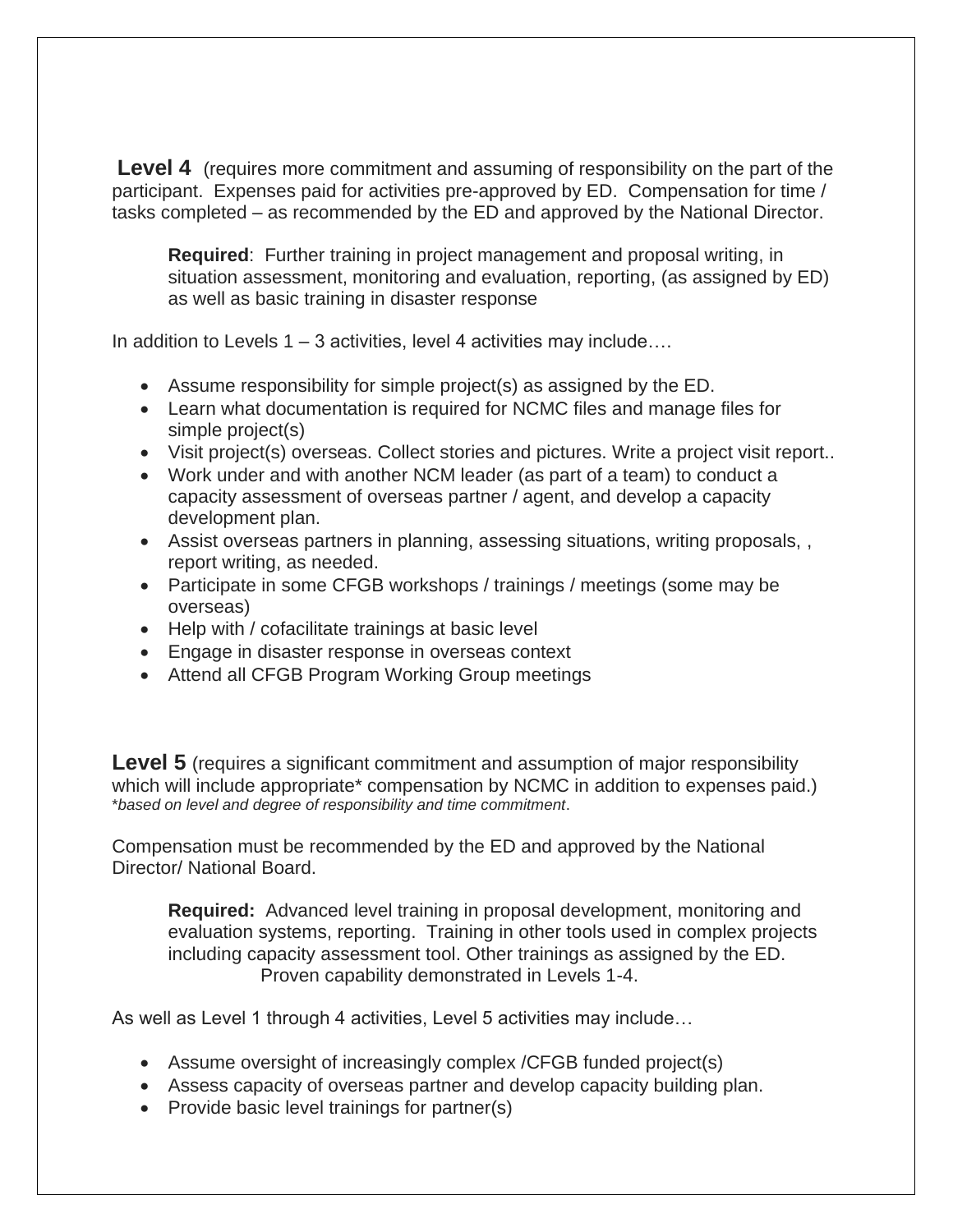- Help partners develop systems to effectively manage projects (financial, monitoring and evaluation, reporting, etc)
- Attend ALL CFGB workshops / trainings and represent NCM Canada at Program Working Group Meetings.
- Write articles for newsletters and for NCM Canada promotion of projects.
- Speak in churches
- Represent NCMC at growing project meetings / celebrations.
- Represent NCMC at meetings of faith-based programmers
- Help access government funding for a project

**Level 6** (full responsibility for a major portion of NCMC Canada work / program. Compensation as well as expenses paid)

Must be recommended by the ED and approved by the National Director/ National Board.

**Required**: Training in specialty aspects of programming - savings / loans, livelihoods, nutrition, food security, disaster response (advanced), grant writing - etc Proven capability demonstrated through levels 1-5

- Manage NCM Canada projects and project files including both basic and complex projects.
- Associated admin tasks Compile newsletters, design and deliver presentations, feed info into social media promotion, accept speaking engagements, etc.
- Recommend projects / program at NCMC team meetings.
- Evaluate program
- Evaluate partner capacity and ensure that the capacity development plan is implemented.
- Train fellow NCMC personnel
- Train overseas NCM / church leaders
- Participate in meetings of NCM International (program)
- Represent NCM Canada at networking meetings / conferences with other Christian Relief and Development program staff.
- Disaster Response management role

"*Following the example of Jesus, Nazarene Compassionate Ministries (NCM) partners with local Nazarene congregations around the world to clothe, shelter,*